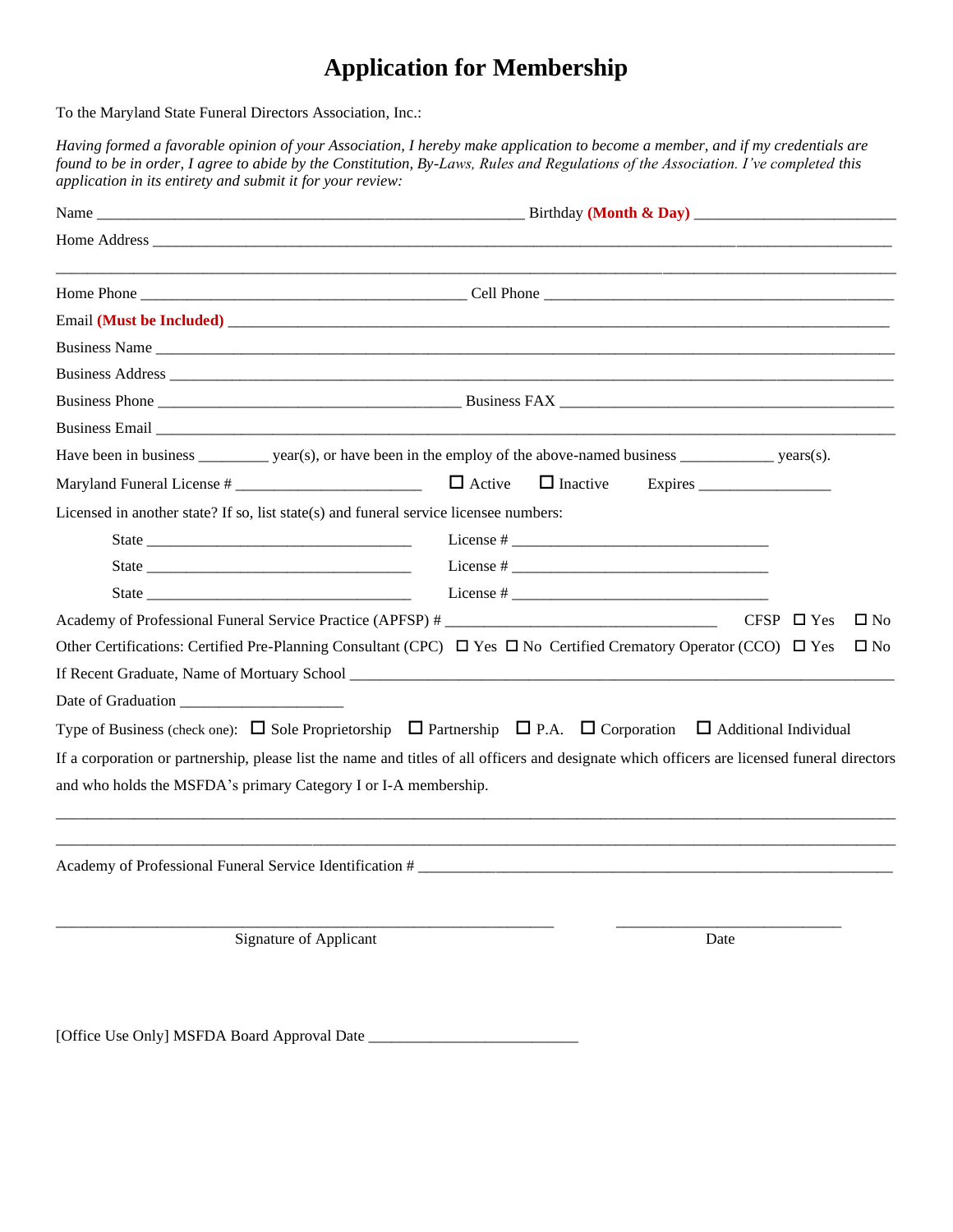

## **Maryland State Funeral Directors Association** PO Box 9715 • Silver Spring, Maryland 20916

410-553-7706 • Email[: msfda@msfda.net](mailto:msfda@msfda.net) • Web Site: [www.msfda.net](http://www.msfda.net/)

Thank you for your interest in becoming a member of the Maryland State Funeral Directors Association. The following membership options are listed below. *Please note that if you are an owner or officer of a funeral home, you must register as a Category I or I-A member unless your funeral home is already a member in one of those categories.*

**A.** *Funeral Establishment / Category I.* Funeral establishment membership must be held by a proprietor, partnership, corporation, or professional association (PA) lawfully engaged in the practice of mortuary science in any state. An establishment membership (Category I) consists of two (2) voting members. The two (2) voting members representing the firm must be registered with the Association office and hold a Maryland mortician or funeral director license. Each funeral establishment membership applies to a single location of a funeral home.

**B.** *Funeral Establishment / Category I-A.* Funeral establishment membership must be held by a proprietor, partnership, corporation, or professional association (PA) lawfully engaged in the practice of mortuary science in any state. An establishment membership (Category IA) consists of one (1) voting member. The one (1) voting member representing the firm must be registered with the Association office and hold a Maryland mortician or funeral director license. Each funeral establishment membership applies to a single location of a funeral home.

**C**.*Individual Membership / Category II***.** Individual membership (Category II) may be held by any funeral practitioner licensed to practice as such under the laws of the State of Maryland. No consideration of this classification of membership will be given if the applicant is an owner or corporate officer of a funeral establishment unless said establishment currently holds a funeral establishment membership in good standing. Individual membership may also be granted to a duly licensed individual in the State of Maryland who currently resides in another state or the District of Columbia and is not actively associated with the practice of funeral service in the state of residency. An individual member shall have the right to vote, hold office, serve on appropriate committees, and enjoy all other privileges of the Association**.**

**D***. Newly Licensed Individual Membership / Category III***.** Newly licensed individual membership (Category III) may be held by a funeral practitioner who has been licensed two (2) to five (5) years to practice as such under the laws of the State of Maryland. No consideration of this classification of membership will be given if the applicant is a current member of the Association or is an owner or corporate officer of a funeral establishment unless said establishment currently holds a funeral establishment membership in good standing. Newly licensed individual membership may also be granted to a duly licensed individual in the State of Maryland who currently resides in another state or the District of Columbia and is not actively associated with the practice of funeral service in the state of residency. A newly licensed individual member shall have the right to vote, hold office, serve on appropriate committees, and enjoy all other privileges of the Association.

**E.** *Associate Membership*. Associate membership may be held by any funeral practitioner licensed to practice as such under the laws of the State of Maryland. No consideration of this classification of membership will be given if the applicant is an owner, corporate officer, or in a managerial capacity of a funeral establishment unless said establishment currently holds a funeral establishment membership in good standing. An associate member shall be entitled to all social and professional privileges of this Association; however, he or she may not vote, serve on standing or special committees of this Association, nor hold any office in the Association.

**F.** *Honorary Associate Membership*. Limited associate membership may be held by a newly licensed Funeral Director or Mortician licensed to practice as such under the laws of the State of Maryland. No consideration of this classification of membership will be given if the applicant is an owner, corporate officer, or in a managerial capacity of a funeral establishment unless said establishment currently holds a funeral establishment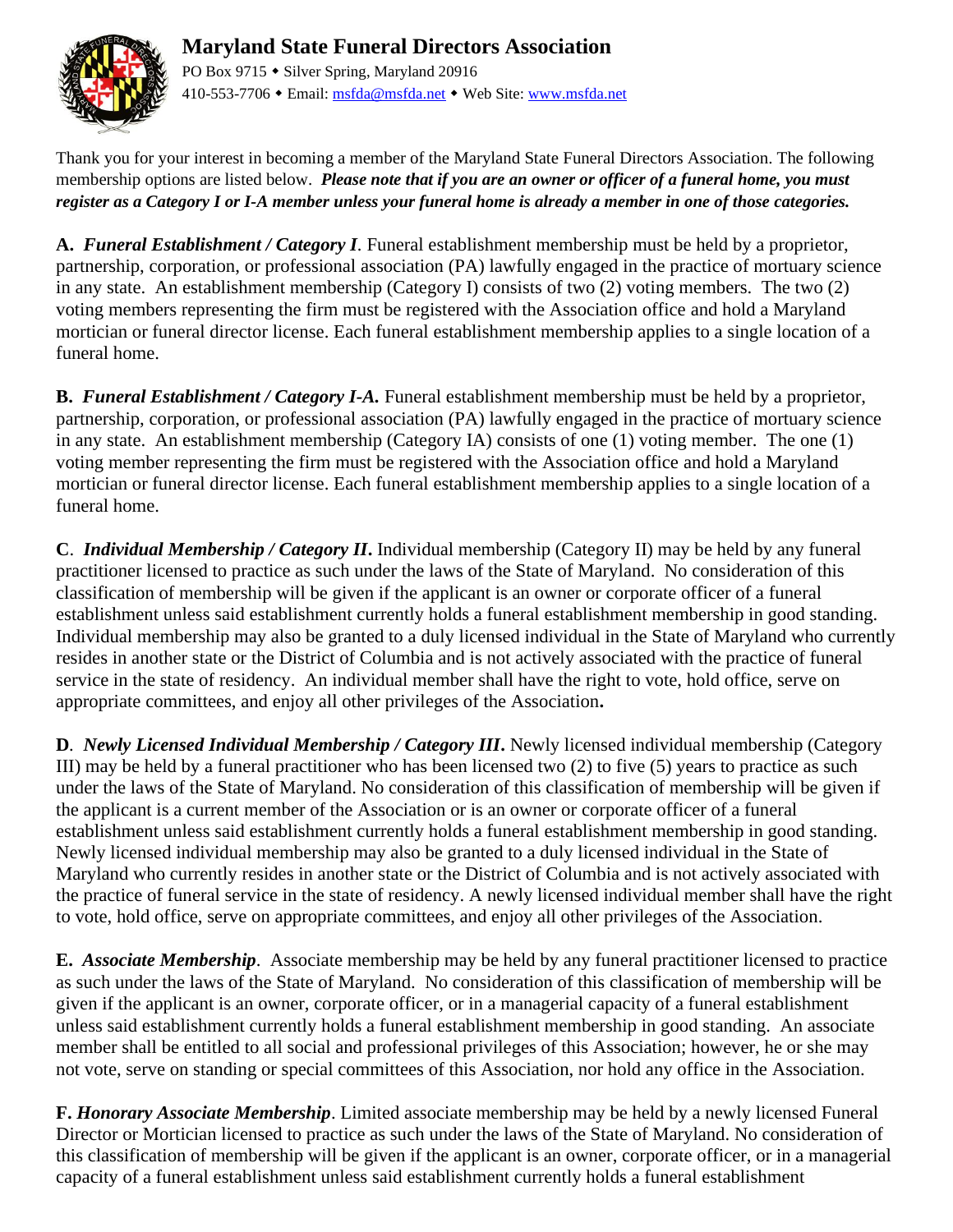membership in good standing. An honorary associate member shall be entitled to all social and professional privileges of this Association; however, he or she may not hold this classification of membership for more than one year, vote, serve on standing or special committees of this Association, nor hold any office in the Association.

**G.** *Out-Of-State Membership.* Out-of-state membership may be held by any duly licensed funeral practitioner residing in and engaged in the practice of funeral service in another state or the District of Columbia. The outof-state member shall not be entitled to hold office and shall not be entitled to vote on any business or in any election in this Association.

This application must be completed in its entirety and returned to the Association office with payment for one year's dues. We look forward to welcoming you as a member of the MSFDA.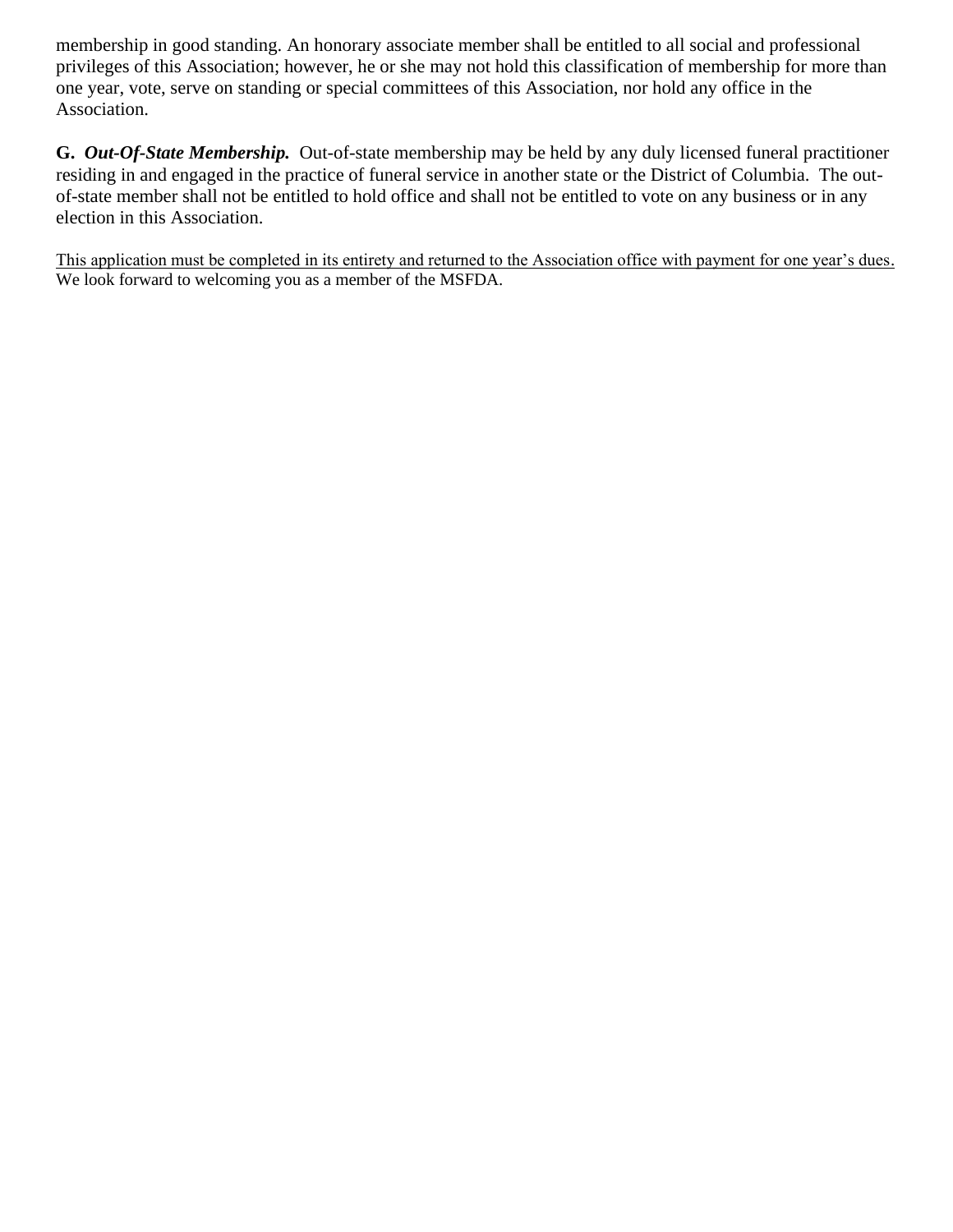## **MARYLAND STATE FUNERAL DIRECTORS ASSOCIATION ANNUAL DUES January 1, 2022 – December 31, 2022**

Please check one:

# **Firm – Category I\*** \$1,695

## **Please Indicate 2nd Voting Member:**

| Academy of Professional Funeral Service Practice (APFSP) # |                     |  |
|------------------------------------------------------------|---------------------|--|
| $\Box$ Firm – Category I-A*                                | \$1,245             |  |
| $\Box$ Individual – Category II                            | \$545               |  |
| $\Box$ Associate                                           | \$410               |  |
| $\Box$ Out of State                                        | $\mathbb{S}$<br>410 |  |
| $\Box$ Individual – Category III                           | 200<br>S.           |  |
| $\Box$ Honorary Associate (first year licensee)            | N/C                 |  |
| <b>TOTAL DUES REMITTED</b>                                 |                     |  |

\* A funeral home establishment must have one (1) Category I or I-A member. Please see next page to note firm's licensed funeral directors who will receive continuing education mailings from MSFDA.

#### **PAYMENT OPTIONS**

 $\Box$  Check Enclosed – Payable to the Maryland State Funeral Directors Association, Inc.

| $\Box$ I authorize the following credit card transaction: $\Box$ American Express |  | $\Box$ MasterCard $\Box$ Visa | $\Box$ Discover |
|-----------------------------------------------------------------------------------|--|-------------------------------|-----------------|
| Cardholder's Name                                                                 |  |                               |                 |
| Card Number                                                                       |  | <b>Expiration Date</b>        |                 |
| CVC#<br>Billing Zip Code                                                          |  |                               |                 |
| Signature                                                                         |  |                               |                 |

\*\*\*\*\*\*\*\*\*\*\*\*\*\*\*\*\*\*\*\*\*\*\*\*\*\*\*\*\*\*\*\*\*\*\*\*\*\*\*\*\*\*\*\*\*\*\*\*\*\*\*\*\*\*\*\*\*\*\*\*\*\*\*\*\*\*\*\*\*\*\*\*\*\*\*\*\*\*\*\*\*\*\*\*\*\*\*\*\*\*\*\*\*\*\*\*\*\*\*\*\*\*\*\*\*\*\*\*

#### **\*\* Authorization to Fax and/or Conduct Telephone Solicitation \*\***

The guidelines implemented by the Federal Communications Commission (FCC) for communicating via fax require prior written consent to enable associations to fax information. **Please check the appropriate box and sign below.**

 $\Box$  Yes, I authorize the MSFDA to fax information to me, which may include but not limited to membership dues renewal, educational seminar, convention, event and program notices. My fax  $\#$  is

\_\_\_\_\_\_\_\_\_\_\_\_\_\_\_\_\_\_\_\_\_\_\_\_\_\_\_\_\_\_\_\_\_\_\_\_\_\_\_\_\_\_\_\_\_\_\_\_\_\_\_\_\_\_\_\_\_\_\_\_\_\_\_\_\_ \_\_\_\_\_\_\_\_\_\_\_\_\_\_\_\_\_\_\_\_\_\_\_\_\_\_\_\_\_

 $\Box$  No, I do not wish to receive information via fax nor participate in telephone solicitations.

Signature of Applicant Date

## **Notice Regarding Tax Deductibility of Dues**

**MSFDA dues are not deductible as a charitable contribution for federal tax purposes, but may be deductible as business expenses. Generally, funeral homes that pay MSFDA dues are able to deduct 100% of those dues as ordinary business expenses for federal tax purposes. However, due to the Budget Revenue Reconciliation Act of 1993 (the "Act"), any dues revenues utilized by a professional or trade association for lobbying purposes cannot be deducted by the member who paid the dues. In accordance with the Act, the Maryland State Funeral Directors Association is hereby notifying its membership that it estimates that 5.34% of 2019 MSFDA dues will not be deductible as ordinary business expenses for federal tax purposes. This estimate is to be utilized by MSFDA members in determining what portion of their MSFDA dues is deductible. Please provide a copy of this notice to your accountant and tax preparer.**